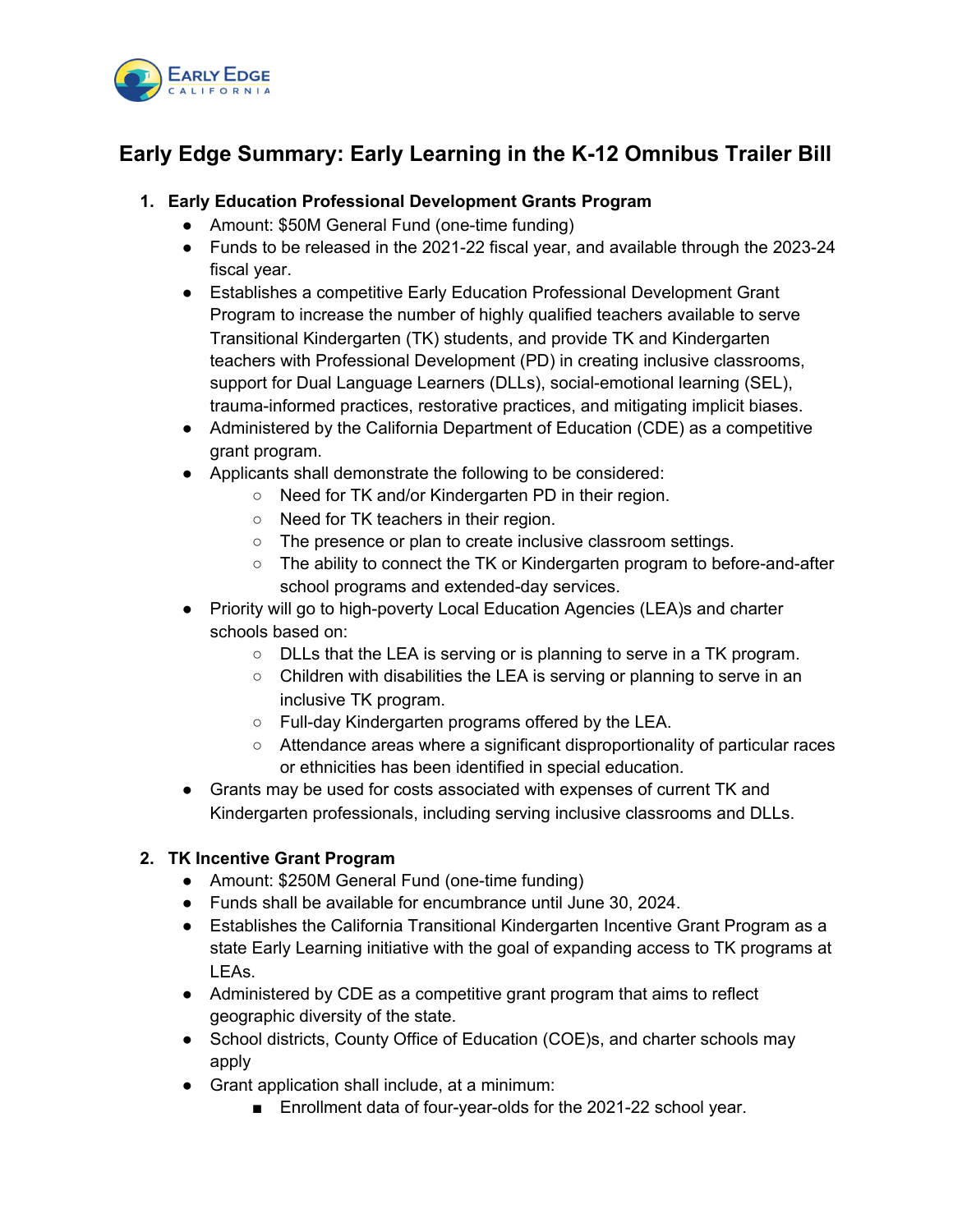- Proposal to implement or expand TK over a 3-year period, beginning 2022-23 with intent to increase access to four-year-olds with fifth birthdays after December 2nd.
- Plan to fiscally sustain programs beyond the grant period.
- Description of early education expertise, strategies, curriculum, and materials to be used in a high-quality and inclusive program.
- Commitment to report to CDE at three junctures.
- **Grant funding priorities:** 
	- Need for expanded access to TK programs in their region.
	- Programs that are already serving a large number of children born after December 2nd.
	- TK program with a high proportion of DLLs served or a plan to serve DLLs.
	- Applicants that have or plan to create inclusive classrooms.
	- Connecting TK or Kindergarten programs to before-and-after school programs or extended-day services.
	- 80% of the student population in both the 2020-21 and 2021-22 school years were eligible for Free or Reduced Price Meals.
	- Plans to offer TK for a full school-day.
	- Attendance areas where significant disproportionality of particular races or ethnicities are in special education.
- Grant amounts:
	- For existing TK programs.
	- In 2022-23, 50% of the TK-3 Base Grant for every newly enrolled four-year-old born after December 2nd, based on 2021-22 second principal (P2) apportionment.
	- In 2023-24, if the LEA met their enrollment growth they are eligible for a second award prorated based on increased enrollment and availability of funds.
- Basic aid districts are ineligible for the program.
- Requires data reporting to CDE.

#### **3. Facilities Funding for TK and Full-Day Kindergarten**

- Amount: \$200M General Fund (one-time funding)
- Provides new one-time funding for the TK and Full-Day Kindergarten Facilities Grant Program to provide one-time grants to school districts to construct new or retrofit school facilities to provide TK classrooms, and full-day Kindergarten classrooms.
- Grants shall be awarded to school districts that lack the facilities to provide TK or full-day Kindergarten or that lack facilities that satisfy the design requirements required for new Kindergarten classrooms.
	- Priority will go to districts that meet financial hardship requirements or have a high population of students eligible for Free or Reduced Price Meals.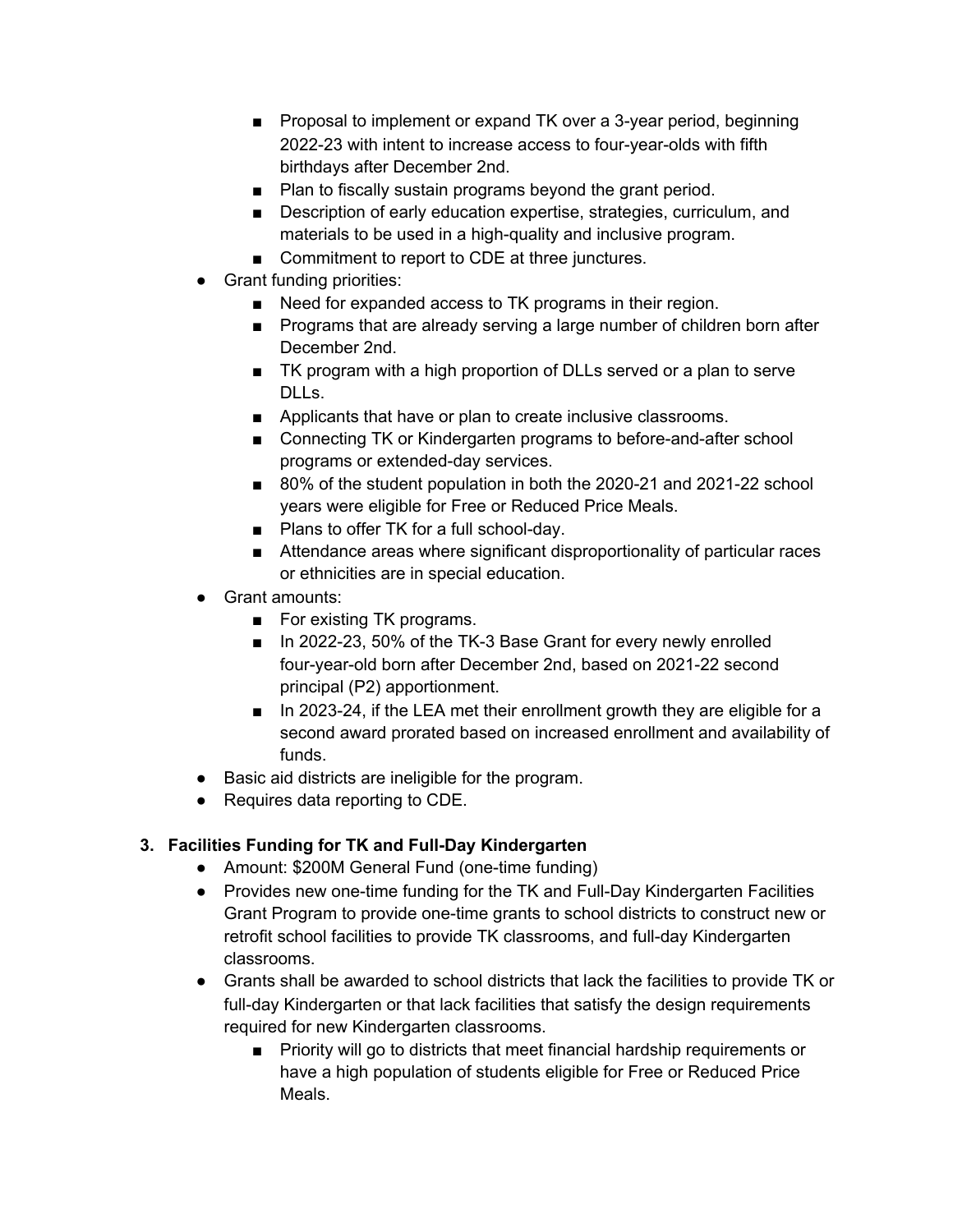● Requires local match of 25-50% of construction or retrofit project cost.

# **4. Instructional Day Penalty Waiver**

- Amount: N/A
- A charter school or school district that received a waiver for failure to maintain the minimum number of school days must make up the lost days in the following year.
- In the 2021-22 school year, "make-up" days must be in-person and for the full length of the instructional day.

# **5. Demonstrations of Competence for Teacher Basic Skills and Subject Matter Knowledge**

- Amount: N/A
- Generally, this makes technical changes by adding qualifications for exemptions for state basic skills proficiency tests, requirements for demonstrating competency for credentials, and waivers for subject matter examinations.
- Not directly relevant to TK credentials, but could provide more flexibility to demonstrate competency.

# **6. Teacher Residency Grant Program**

- Amount: \$100M General Fund (one-time funding)
	- Funds Commission on Teacher Credentialing (CTC).
	- Funding available until June 30, 2025.
	- Grants up to \$20,000 per teacher candidate, matched dollar-for-dollar by the grant recipient.
- Funds Teacher Residency Programs:
	- "Teacher Residency Program" is a grant applicant-based program that partners with teacher preparation programs offered by an accredited institution of higher education in which a prospective teacher teaches at least one-half time alongside an experienced mentor teacher, for at least one full school year while engaging in initial preparation coursework.
- Funds one-time grants to expand or create new teacher residency programs in designated shortage fields, including:
	- Special Education
	- Bilingual Education
	- Science
	- Computer Science
	- Technology
	- Engineering
	- Mathematics
	- Any others identified by the commission based on analysis of hiring and vacancy data on an annual basis.
- Who may apply:
	- School district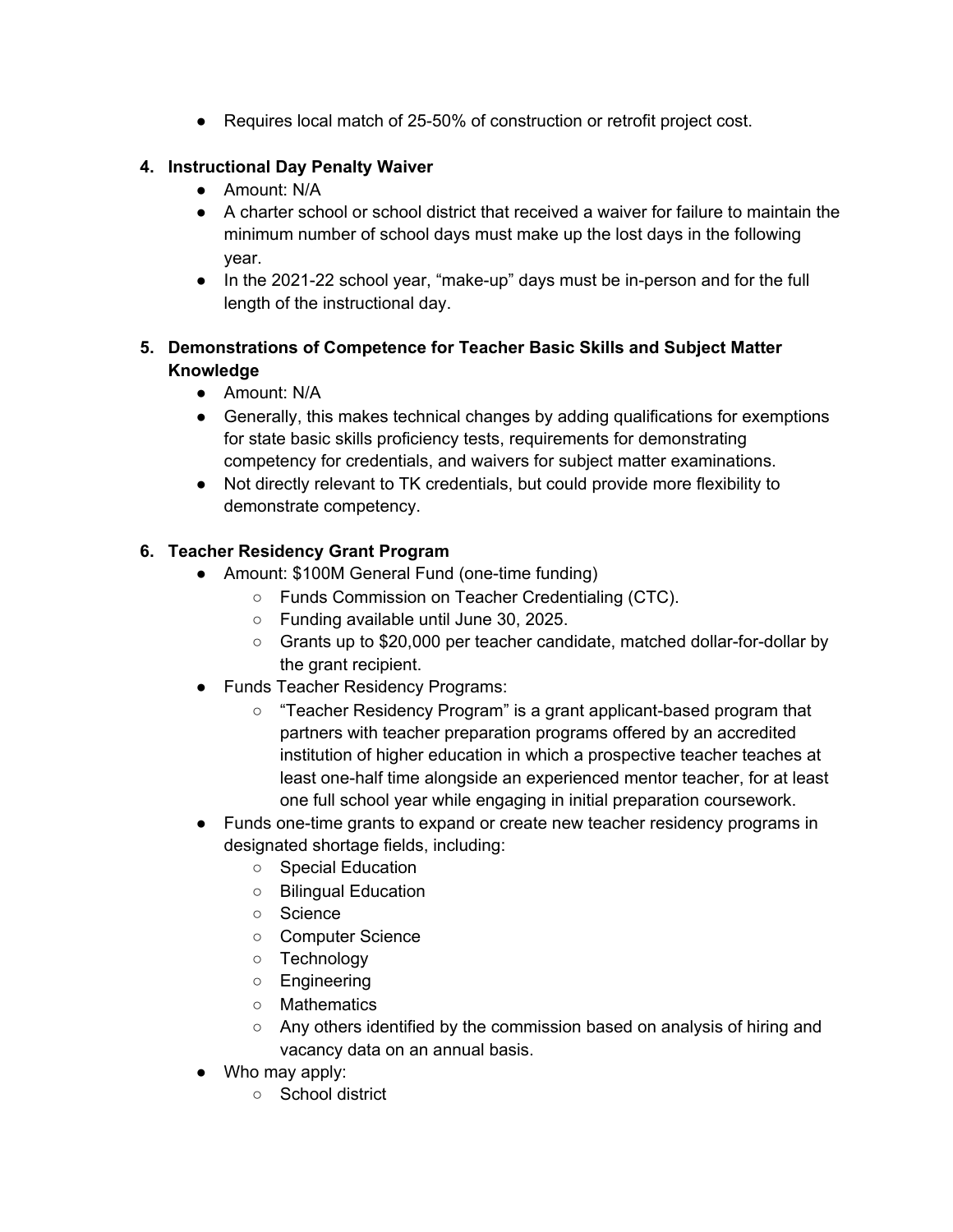- County Office of Education
- Charter school
- Regional Occupational Center or program operated by a joint powers authority
- Nonpublic, nonsectarian school (private not religious)

# **7. Special Education Early Intervention Preschool Grant**

- Amount: Total appropriated by Legislature in the fiscal year divided by statewide total number of children with exceptional needs.
- Funding supplements existing state and federal funding for special education.
- Focus on services and supports offered in inclusive settings, to the extent practicable.
- Funding may include, but is not limited to:
	- Early intervention services.
	- One-time programs, services, or resources that are not called for in the Individual Education Plan but that the school district has determined may be beneficial.
	- Strategies that ensure student placement in the least restrictive educational environment, including expansion of inclusive practices in classrooms.
	- Wraparound services for children with exceptional needs.
	- PD for teachers, administrators, and paraprofessionals to help them serve children with special needs.

#### **8. Classified School Employees Teacher Credentialing Program**

- Amount: \$25M General Fund (one-time funding)
- CTC will receive allocation and will administer funds within the existing Classified School Employee Teacher Credentialing Program.
	- Grants up to \$24,000 per teacher candidate over five years.
- The Commission shall:
	- Allocate grants to at least 1,041 new participants.
	- Give priority to LEAs that have not previously received program funding.

#### **9. The California Early Math Initiative**

- Amount: \$708K General Fund (one-time funding)
- Allocated to the Fresno COE for the continued administration of the [California](https://www.wested.org/project/early-math-initiative/) Early Math [Initiative.](https://www.wested.org/project/early-math-initiative/)

#### **10. Educator Effectiveness Block Grant**

- Amount: \$250M General Fund (one-time funding)
- Funds to be used over three years (2021-24).
- An equal per-staff amount will be provided to each school district, COE, charter school, and state special school.
- Funds shall be used to provide PDin the following areas: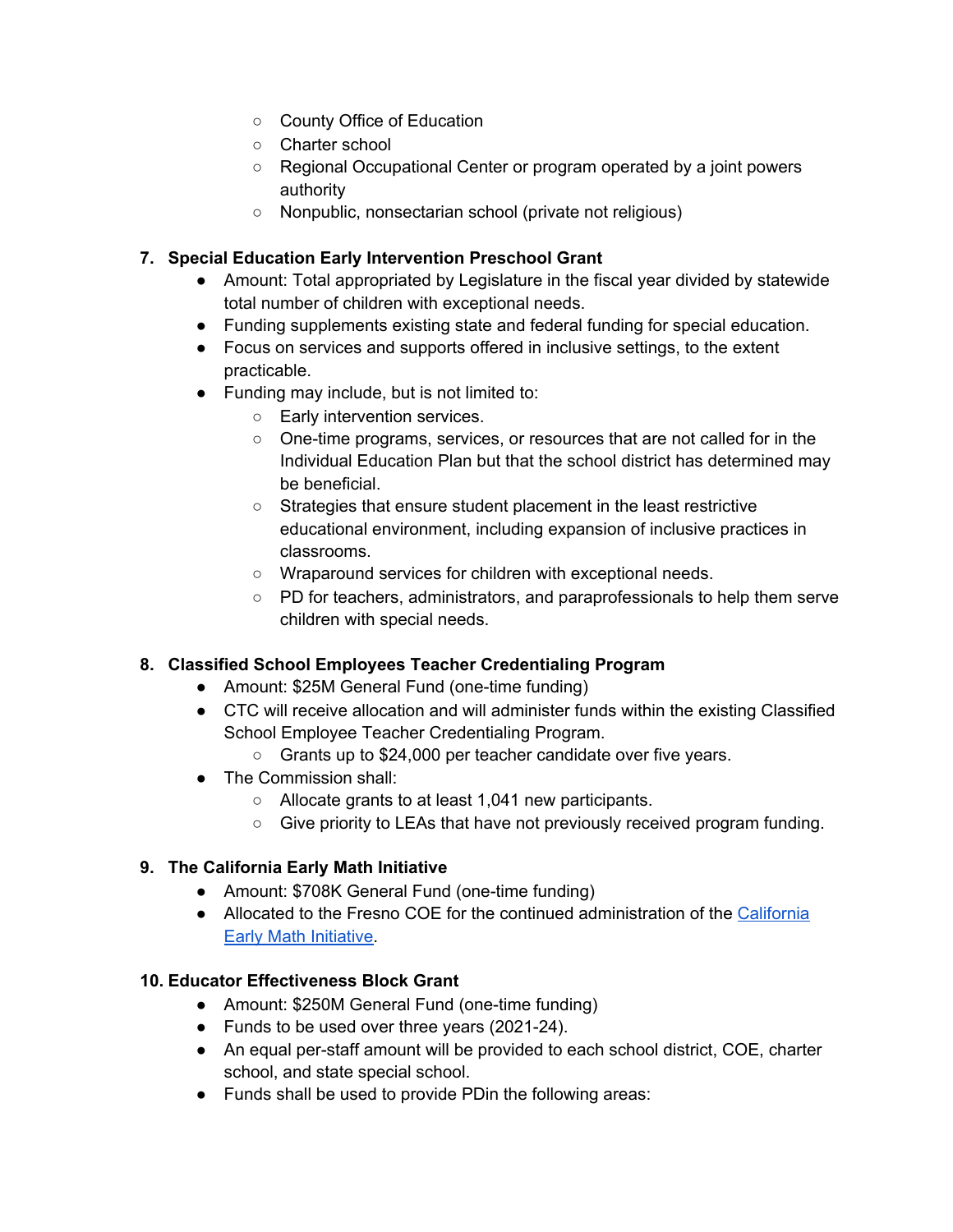- Programs that lead to effective instruction and standards across all subjects.
- Practices and strategies that re-engage students and lead to accelerated learning.
- Strategies to implement SEL, trauma-informed practices, suicide prevention, access to mental health services, and other approaches that improve student well-being.
- Practices to create a positive school climate such as restorative justice, training around implicit bias and preventing discrimination, harassment, bullying, and intimidation.
- Strategies to improve inclusive practices.
- Instruction and education to support implementing effective language acquisition programs for English Learners (ELs).

# **11. Professional Development on Social Emotional Learning and Trauma-Informed Practices**

- Amount: \$50M General Fund (one-time funding)
- \$30M administered by the Orange County Department of Education (CDE).
	- Allocated as grants to local education agencies with the purpose of supporting schoolwide and districtwide implementation of services or practices aligned to the Multi-Tiered System of Support framework developed under the "Scale Up MTSS Statewide" (SUMS) project.
	- Grant funds should support the implementation of high quality integrated academic, behavioral, and SEL practices.
- \$20M is administered by the Orange CDE and Butte COE.
	- Orange CDE and Butte COE shall contract with a partner agency to expand the state's capacity to support LEAs implementation of SEL; trauma-informed practices; and culturally relevant, affirming, and sustaining practices.
	- The partner agency will support Orange CDE and Butte COE in:
		- Creating, collecting, and curating resources for educators on SEL; trauma-informed practices; and culturally relevant, affirming, and sustaining practices.
		- Convening professional learning communities of educators and leaders.
		- Providing ongoing training and coaching to educators and school leaders.

# **12. Medi-Cal Professional Learning Networks**

- Amount: \$5M General Fund (one-time funding)
- Administered by: two or more designated LEAs, selected by the State Department of Education, in consultation with and subject to the approval of the executive director of the State Board of Education.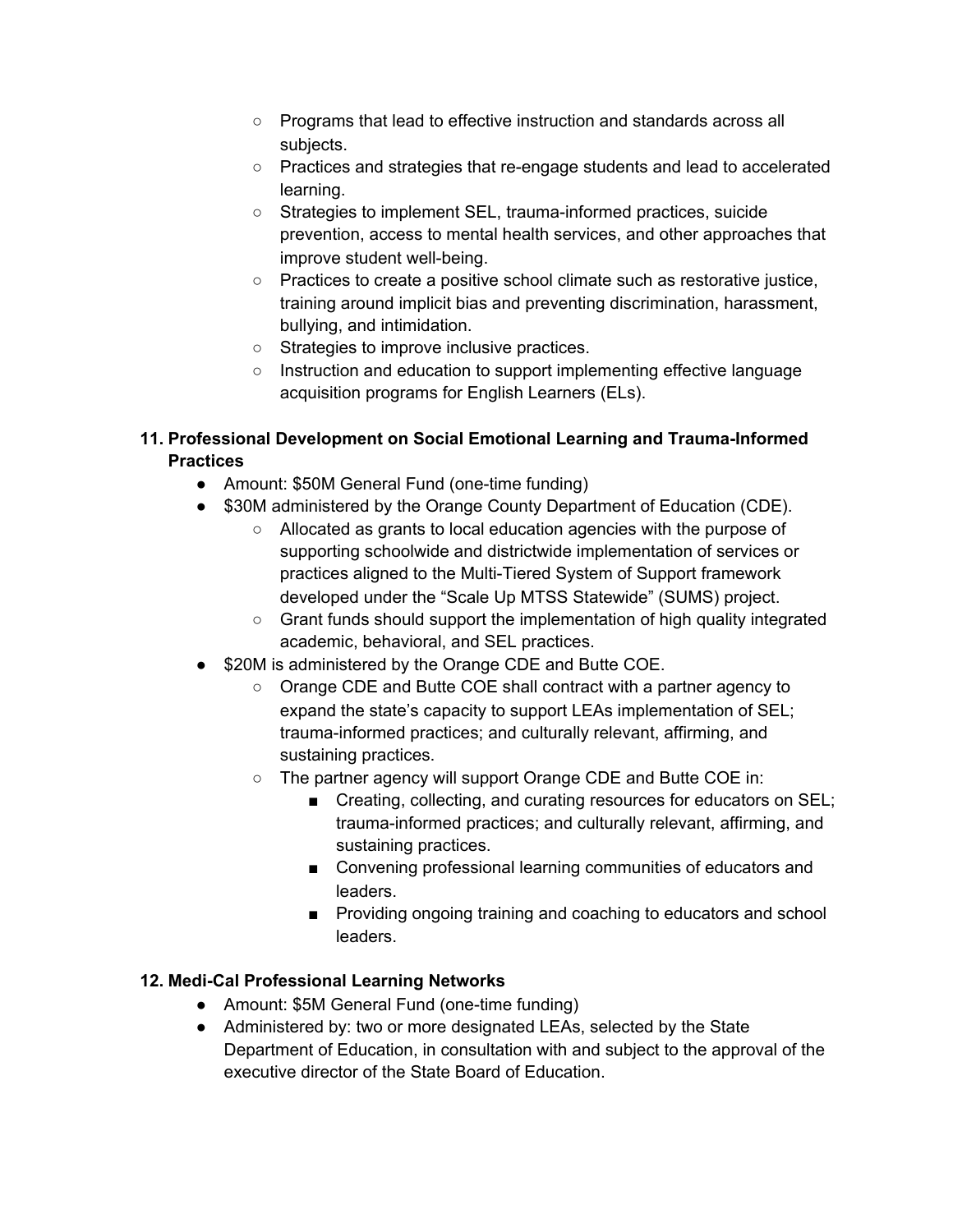- To establish and convene professional learning networks to establish infrastructure, describe best practices, and offer peer-to-peer learning opportunities with the goal of securing federal reimbursement for services provided to Medi-Cal eligible students.
- Each professional learning network shall represent a different region of the state and, to the extent possible, shall include school site staff and leadership, school district staff and leadership, COE staff and leadership.

# **13. California Community Schools Partnership Program**

- Amount: \$100M Prop 98 (one-time funding)
- Allocated to the Superintendent of Public Instruction to administer the California Community Schools Partnership Program.
- Funds available until June 30, 2026.
- The Superintendent shall award grants on a competitive basis to LEAs, including COEs, to support the establishment of new and the expansion of existing community schools.
- "Community school" means a public school that includes:
	- Integrated support services, including the coordination of health, mental health, and social services; and early screening and intervention for learning and other needs.
	- $\circ$  Family and community engagement, which may include home visits, home-school collaboration, community partnerships, and school climate surveys.
	- Collaborative leadership and practices for educators and administrators, including PD to support mental and behavioral health, trauma-informed care, SEL, restorative justice, and other key areas.
	- Extended learning time and opportunities, including before-and-after school care.
- Grant funding may be used for any of the following purposes:
	- Establishing new community schools, which may include direct grants to LEAs.
	- Expanding and sustaining existing community schools, which may include direct grants to LEAs.
	- Coordinating and providing health, mental health, social services, and pupil support services to pupils and families at community schools.
	- Providing training and support to local educational agency personnel to help develop best practices for integrating student supports.

# **14. Proposition 98 Matching Funds for Children's Mental Health Service**

- Amount: \$25M General Fund (ongoing)
- Administered by CDE.
- Competitive incentive grants to LEAs with 1:1 match to expand the scope of services available in school settings and strengthen the partnership between schools and counties to meet the mental health needs of students.